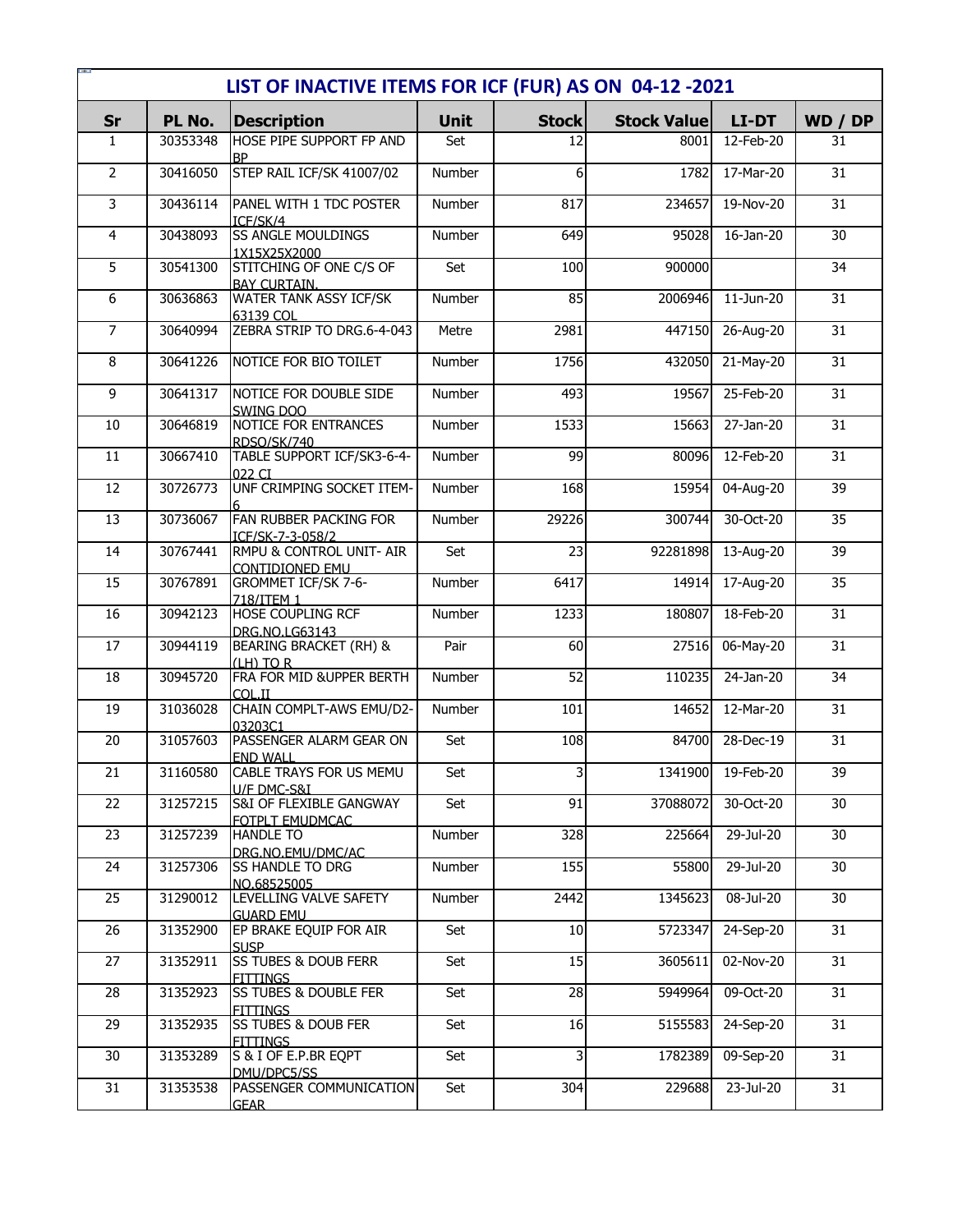| 32 | 31353551 | <b>ISS TUBE &amp; FITT FOR</b>                           | Set           | 76             | 720750   | 02-Nov-20 | 32 |
|----|----------|----------------------------------------------------------|---------------|----------------|----------|-----------|----|
| 33 | 31353563 | <b>TRANSDUCER</b><br><b>BRAKE EQPT FOR END BASIC</b>     | Set           | $\overline{4}$ | 77290959 | 08-Feb-20 | 31 |
| 34 | 31353575 | UNIT-TRAIN2018<br>BRAKE EQPT MIDDLE BASIC                | Set           | 3              | 56880000 | 06-Feb-20 | 31 |
| 35 | 31353629 | UNIT-TRAIN 2018<br>A-9 AND SA-9 BRAKE VALVES             | Set           | 24             | 1119584  | 20-Feb-20 | 31 |
| 36 | 31353630 | <b>C2W RELAY VALVE</b>                                   | Number        | 10             | 117064   | 20-Feb-20 | 31 |
|    |          |                                                          |               |                |          |           |    |
| 37 | 31353666 | EPDM BRAKE PIPE SEALING<br>EMU/D                         | Set           | 57             | 1074820  | 01-Sep-20 | 38 |
| 38 | 31353769 | <b>6 INCH SINGLE PRESSURE</b><br>GAUGE(BC)               | Number        | $\overline{2}$ | 7429     | 09-Dec-19 | 31 |
| 39 | 31353770 | <b>6 INCH SINGLE PRESSURE</b><br>GAUGE(BP)               | Number        | $\overline{2}$ | 7429     | 09-Dec-19 | 31 |
| 40 | 31353903 | SS TUBE & FITT ICF/SK-10-2-<br>650                       | Set           |                | 224900   | 06-Mar-20 | 31 |
| 41 | 31355020 | HEX NIPPLE 1/2 IN BSPT(M)                                | Number        | 2000           | 150800   |           | 32 |
| 42 | 31357076 | <b>NYLON WASHER ICF/SK</b>                               | Number        | 8552           | 5927     | 07-Nov-20 | 31 |
| 43 | 31357260 | 35263/2<br>EP BRAKE EQUIPMENT FOR                        | Set           | 18             | 4795436  | 09-Sep-19 | 31 |
| 44 | 31357465 | DMU TC HPP<br><b>SUPPLY SS PIPES&amp;FITNG</b>           | Set           | 20             | 3870406  | 09-Sep-19 | 31 |
| 45 | 31357672 | <b>ICF/SK102448</b><br><b>S.S RESERVIOR 50L CAPACITY</b> | Number        | 33             | 467000   | 12-Jun-19 | 31 |
| 46 | 31357910 | SUP OF SS TUBES AND DOUBL                                | Set           | 11             | 2715786  | 13-Jan-20 | 30 |
| 47 | 31358070 | FER FI<br>SUPPLY OF SS-TUBES & DBL                       | Set           | 10             | 2590166  | 02-Jan-20 | 30 |
| 48 | 31410406 | FRRL MRVC/D/BT<br><b>FLOOR COVER FOR COUPLER</b>         | Number        | 191            | 225380   |           | 30 |
|    |          | 68541002                                                 |               |                |          |           |    |
| 49 | 31420503 | MFT, S & I FRP INT PANEL<br><b>DRIVER'S</b>              | Set           | $\mathbf{1}$   | 139440   | 06-May-20 | 30 |
| 50 | 31420576 | <b>SS PANELS AND MOULDINGS</b><br>FOR SW                 | Set           | 8              | 1478926  | 31-Dec-19 | 30 |
| 51 | 31420588 | <b>SS PANELS AND MOULDINGS</b>                           | Set           | 3              | 254001   | 16-Mar-20 | 30 |
| 52 | 31420590 | <b>FRP PANELING FOR SIDE</b><br>WALL                     | Set           | $\overline{4}$ | 2743524  | 06-Jan-20 | 30 |
| 53 | 31420643 | FRP PANELLING FOR SIDE                                   | Set           | 1              | 715212   | 11-Feb-20 | 30 |
| 54 | 31420655 | <b>WALL</b><br><b>FRP PANELING FOR SIDE</b>              | Set           | 9              | 5584427  | 23-Dec-19 | 30 |
| 55 | 31420941 | <b>WALL</b><br><b>S&amp;I-INTERIOR FRP PANELS-</b>       | Set           | $\overline{2}$ | 1039038  | 20-Nov-20 | 30 |
| 56 | 31421003 | EMU/NDMC<br><b>FRP INTERIOR PANELS FOR</b>               | Set           | 1              | 565656   |           | 33 |
| 57 | 31421015 | SWAP-EMU2/DMC<br><b>FRP INTERIOR PANEL FOR</b>           | Set           | 9              | 6330757  | 13-Mar-20 | 33 |
| 58 | 31421027 | SWAP-EMU2/TC<br>FRP INTERIOR PANEL FOR                   | Set           | 3              | 1685264  |           | 33 |
| 59 | 31430429 | SWAP-EMU2/NDMC<br><b>S&amp;I OF FRP SIDE WALL</b>        | Set           | $\overline{7}$ | 3818332  | 08-Feb-20 | 30 |
| 60 | 31437126 | PANEL/E W<br><b>SS TUBU PARTI BETWE LADI</b>             | <b>Number</b> | $\overline{2}$ | 137095   | 19-Feb-20 | 30 |
|    |          | <b>GENL</b>                                              |               |                |          |           |    |
| 61 | 31440381 | S&I OF FRP SIDE, END WALL<br><b>PART</b>                 | Set           | 6              | 2288021  |           | 30 |
| 62 | 31440514 | SUPPLY OF AC DUCT<br><b>COMPLETE EMU</b>                 | Set           | 15             | 3456250  | 15-Oct-20 | 30 |
| 63 | 31440526 | FRP PANELS FOR SIDE WALL,<br><b>END</b>                  | Set           | 10             | 7363334  | 20-Oct-20 | 30 |
| 64 | 31440538 | FRP PANELS FOR SIDE WALL,<br><b>END</b>                  | Set           | $\overline{2}$ | 1410105  | 19-Oct-20 | 30 |
|    |          |                                                          |               |                |          |           |    |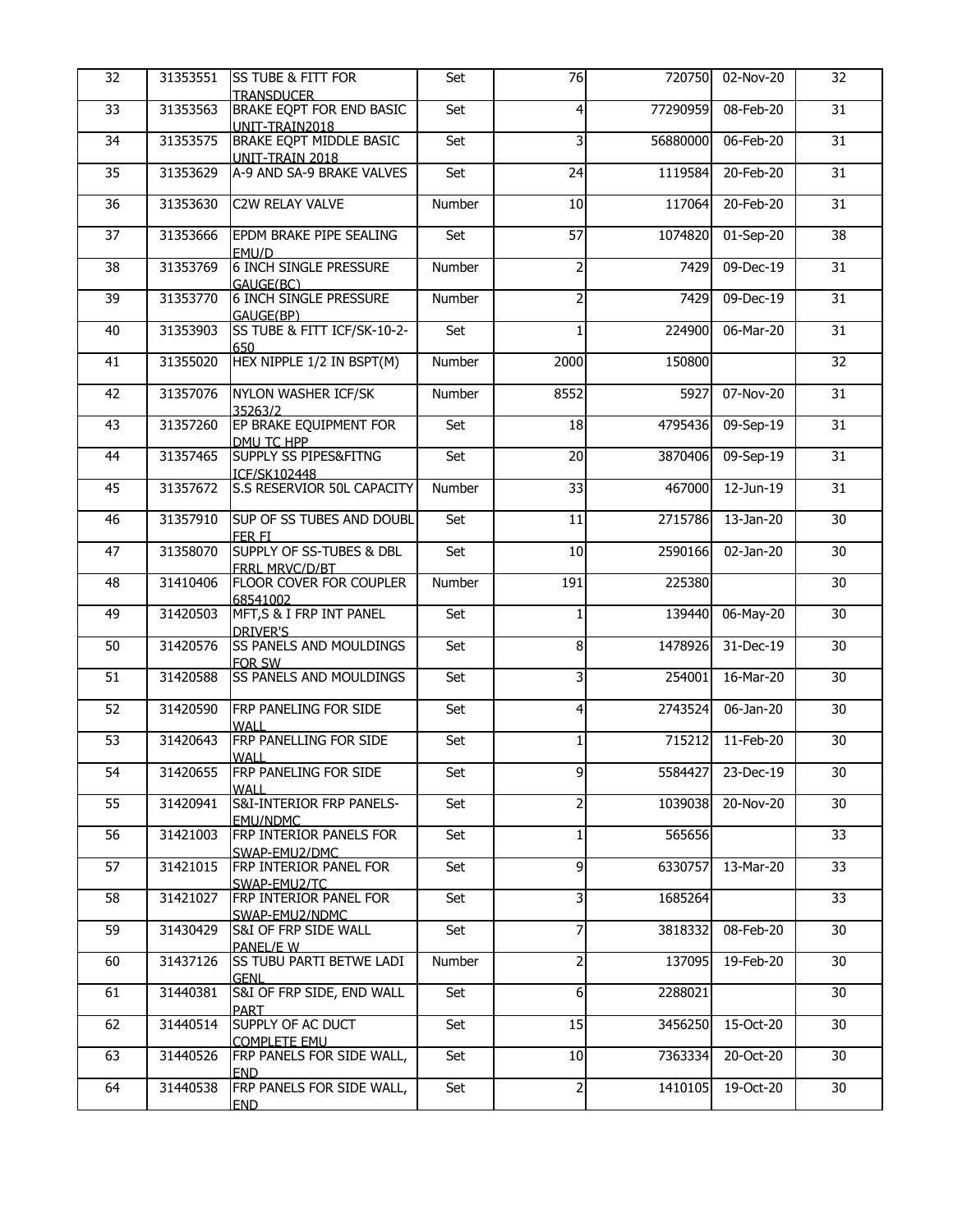| 65 | 31440540 | AC DUCT COMPLETE<br>EMU/NDMC/AC                        | Set           | 18  | 2476359  | 07-Oct-20 | 30 |
|----|----------|--------------------------------------------------------|---------------|-----|----------|-----------|----|
| 66 | 31440666 | S & I OF SHUNT CAB R/PANEL<br>W/CW                     | Set           | 6   | 913270   | 30-Oct-20 | 30 |
| 67 | 31440678 | S&I-CAT WALK ARRGT-RMPU-<br>COL-II                     | Set           | 7   | 222224   | 25-Sep-20 | 31 |
| 68 | 31440691 | <b>S&amp;I-CAT WALK ARRGT-HT-</b><br><b>AREA E/DMC</b> | Set           | 31  | 729876   | 25-Sep-20 | 31 |
| 69 | 31540569 | <b>BODY SIDE DOUBLE SEAL</b><br><b>WIN ARRGT</b>       | Number        | 631 | 22912595 | 29-Sep-20 | 30 |
| 70 | 31544198 | <b>SEALING RUBBER SPONG</b><br>5X15X3000               | Number        | 212 | 15158    | 28-Jul-20 | 38 |
| 71 | 31547059 | FRP BODY SIDE WINDOW<br>ARRGT.                         | Number        | 20  | 75899    | 05-Feb-20 | 30 |
| 72 | 31547151 | WIN GLASS ARRANG POLY<br><b>CARBONA SH</b>             | Number        | 40  | 61667    | 13-Dec-19 | 30 |
| 73 | 31547424 | <b>BODY SIDE WINDOW ARRGT</b>                          | Number        | 102 | 1702348  | 23-Jul-20 | 30 |
| 74 | 31547436 | <b>BODYSIDE WINDOW ARRGT</b>                           | Number        | 100 | 1701513  | 24-Dec-19 | 30 |
| 75 | 31560325 | ELECTRICAL CUBICLE DOOR<br>EMU/AC                      | Number        | 57  | 1101056  | 18-Nov-20 | 30 |
| 76 | 31580749 | S & I 1 SET BODY SLIDE<br><b>DOOR</b>                  | Number        | 98  | 10812867 | 07-Sep-19 | 30 |
| 77 | 31616318 | <b>DRIVERS SEAT</b><br>ICF/SR/DMU/DPC/E-61-008         | Number        | 16  | 140365   | 08-May-20 | 31 |
| 78 | 31617130 | 3 seater comp(single) for<br>EMU/3ph                   | Number        | 420 | 6494979  | 07-Oct-20 | 34 |
| 79 | 31617165 | 3 seater comp(double) for<br>EMU/3ph                   | Number        | 554 | 15630580 | 07-Oct-20 | 34 |
| 80 | 31617669 | 3 SEATER COMPLETE FOR 7<br><b>SEATER 1</b>             | Number        | 14  | 215642   | 03-Mar-20 | 34 |
| 81 | 31618224 | 2-SEATER FOR MC-SIN-<br>14061019-S&I                   | Number        | 3   | 50086    | 05-Aug-20 | 34 |
| 82 | 31618236 | 3-SEATER FOR MC-SIN-<br>14061020-S&I                   | Number        | 11  | 200200   | 05-Aug-20 | 34 |
| 83 | 31618285 | S&I OF 2 SEATER M COACH<br>ACEMU/US                    | Number        | 12  | 180662   | 07-Oct-20 | 34 |
| 84 | 31618297 | S&I OF 3 SEATER DOUBLE -M<br><b>COACH ACEMU/US</b>     | <b>Number</b> | 25  | 643147   | 07-Oct-20 | 34 |
| 85 | 31618352 | S&I-C/S OF BIC SEATS<br>MEMU/TC/US                     | Set           | 10  | 4857238  | 02-Mar-20 | 34 |
| 86 | 31618390 | S&I -BIC SEATS-DEMU/TC/V -<br>1600HP                   | Set           | 3   | 1530900  | 24-Sep-19 | 34 |
| 87 | 31618509 | S&I OF 2 SEATER SINGLE FOR<br><b>DMC</b>               | Number        | 20  | 334400   | 01-Dec-20 | 34 |
| 88 | 31618522 | S&I OF FRP 3 SEATER DBL<br>FOR M/C                     | Number        | 8   | 288544   | 01-Dec-20 | 34 |
| 89 | 31620668 | LUGGAGE RACKS 3 - PHASE<br>AIR CON                     | Set           | 18  | 2047238  | 28-Nov-20 | 30 |
| 90 | 31620670 | LUGGAGE RACKS 3 PHASE AIR<br>CON.                      | Set           | 58  | 9677578  | 28-Nov-20 | 30 |
| 91 | 31620759 | S&I OF AL.EXT.LUGG.RACK-<br>MEMU/US/TC                 | Set           | 30  | 9693000  | 07-Mar-20 | 30 |
| 92 | 31620760 | S&I OF FIXING ARRGT OF BIC<br>LUGG RACK.               | Number        | 28  | 618858   | 13-Sep-19 | 30 |
| 93 | 31630250 | 1C/S OF COMP PIPE AND<br><b>FITTING</b>                | Set           | 107 | 737589   | 03-Aug-20 | 30 |
| 94 | 31630431 | <b>S.S TWIN CLAMP</b>                                  | Number        | 350 | 23100    |           | 32 |
| 95 | 31642688 | S.S.BOTTOM HOOD<br>ICF/MRVC/M2-6-4-                    | Number        | 233 | 546371   |           | 30 |
| 96 | 31643590 | <b>DOOR WAY HAND HOLDS</b><br>DRG.DMU/TC/V             | Number        | 49  | 526599   | 17-Dec-18 | 30 |
| 97 | 31647455 | NAME PLATE TO DRG.NO.                                  | Number        | 249 | 32680    | 08-Jul-20 | 31 |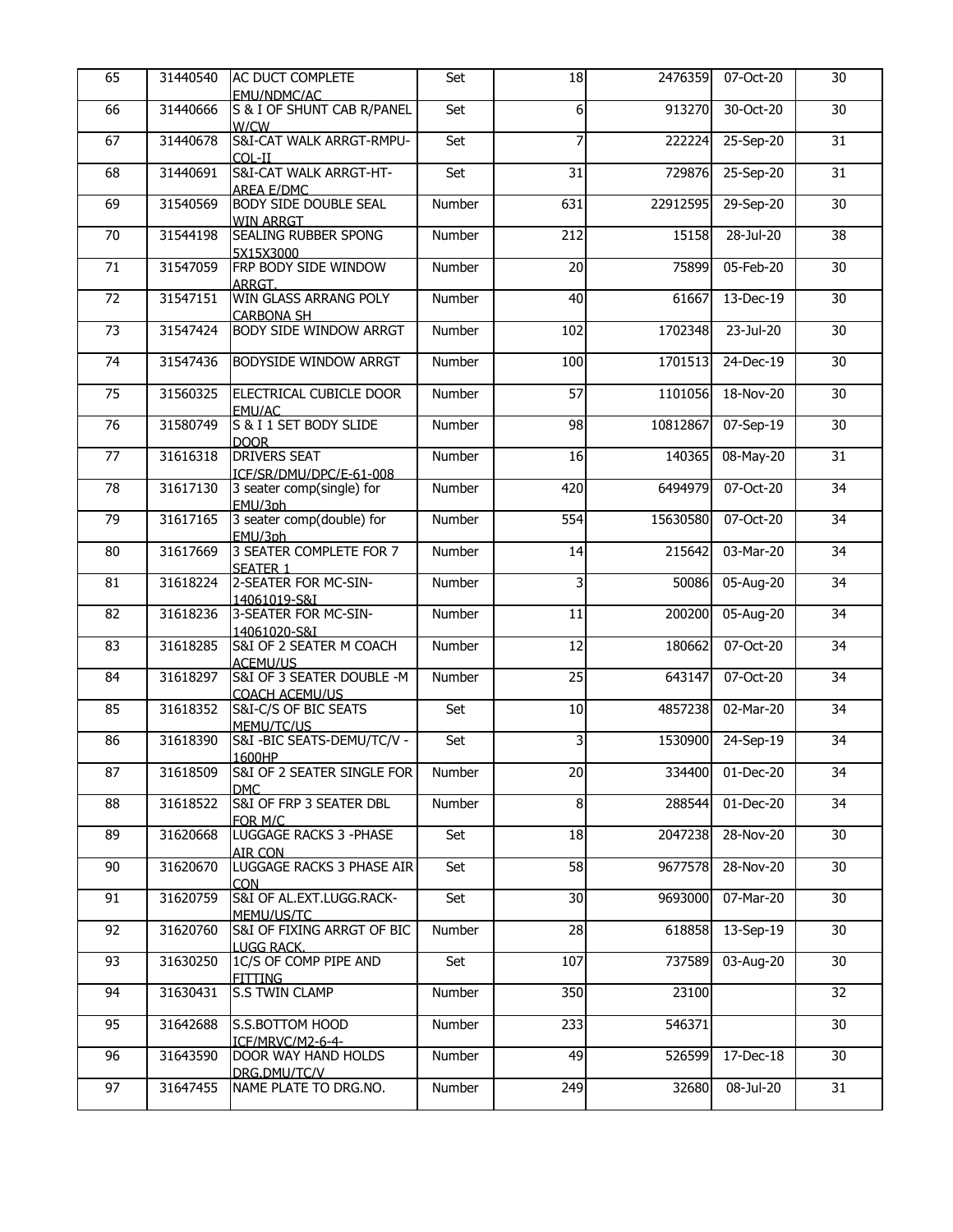| 98  | 31647467 | D/W HAND HOLDS FOR AC AC                                    | Set    | 16             | 827117   | 15-Oct-20        | 30 |
|-----|----------|-------------------------------------------------------------|--------|----------------|----------|------------------|----|
| 99  | 31647480 | EMU COL-II<br>AIR DUCT FOR TRACTION<br><b>MOTOR</b>         | Set    | 17             | 2801032  | 30-Sep-20        | 31 |
| 100 | 31647560 | ONE C/SET OF AIR DUCT                                       | Set    | 5              | 709301   | 08-Jan-20        | 30 |
| 101 | 31647870 | S&I SS DOORWAY HH COL-III-<br><b>MUTP</b>                   | Number | 7              | 168029   | 10-Jan-20        | 30 |
| 102 | 31647881 | S&I SS DOORWAY HH COL-IV -<br><b>MUTP</b>                   | Number | 10             |          | 172919 24-Jan-20 | 30 |
| 103 | 31647984 | D/W HAND HOLD AC AC EMU<br>COL-III                          | Set    | 8              | 419833   | 15-Oct-20        | 31 |
| 104 | 31648137 | RETRACTABLE RIBBON<br><b>ASSEMBLY</b>                       | Number | 18             |          | 52198 13-Nov-20  | 31 |
| 105 | 31648149 | LONG HAND HOLD FOR MEMU<br>US COL-1                         | Set    | 30             | 1405611  | 26-Feb-20        | 31 |
| 106 | 31648162 | D/W HAND HOLD FOR MEMU<br>US COL-1                          | Set    | 19             | 2466793  | 26-Feb-20        | 31 |
| 107 | 31648174 | D/W HAND HOLD FOR MEMU<br>US COL-2                          | Set    | 55             | 7211380  | 29-Feb-20        | 31 |
| 108 | 31648204 | D/W H HOLD - AC ACEMU US<br>$COL-2$                         | Set    | 16             | 1634935  | 26-Dec-18        | 31 |
| 109 | 31648344 | S&I SS HANDHOLD-ACEMU AC<br>-COLIII                         | Number | 512            | 1410048  | 15-Oct-20        | 33 |
| 110 | 31710803 | <b>S&amp;I ELECTRICAL CABLE</b><br><b>TRAYS EMU-D MEDHA</b> | Set    | 3              | 200201   | 28-Dec-19        | 39 |
| 111 | 31711248 | SET OF CLAMPS ANGLES 3PH<br><b>EMU C MEDHA</b>              | Set    | 14             | 122194   | 13-Nov-19        | 35 |
| 112 | 31711250 | SET OF CLAMPS ANGLES 3PH<br><b>EMU M MEDHA</b>              | Set    | 22             | 163415   | 19-Dec-19        | 35 |
| 113 | 31711406 | <b>CABLE TRAY FOR BHEL</b><br><b>ACEMU NDMC - S&amp;I</b>   | Set    | 1              | 393915   | 29-Oct-20        | 39 |
| 114 | 31711418 | <b>CABLE TRAY FOR BHEL</b><br>ACEMU TC2.TC4 -S&I            | Set    | 16             | 1079573  | 18-Sep-20        | 39 |
| 115 | 31716076 | <b>AWS-AUTOMATIC WARNING</b><br><b>SYSTM SPN/213/2014</b>   | Set    | 20             | 23532301 | 21-Sep-20        | 39 |
| 116 | 31759178 | <b>S&amp;I ELECTRICAL CUBICLE SL</b><br>DMU.                | Number | 1              |          | 129210 24-Aug-20 | 39 |
| 117 | 31760326 | JUNCTION BOX WGSCZAC<br>76010COLIII DPC HHP                 | Number | 8              | 4558     | 08-Jan-20        | 35 |
| 118 | 31760340 | LED LIGHT FIT 4 FT<br>DMU/DPC/SS/JK                         | Number | 55             | 247733   | 12-Feb-20        | 39 |
| 119 | 31760624 | RMVU HIGH CAPACTY IN<br><b>COACH SET FOR EMU</b>            | Set    | 13             | 2975250  | 02-Jan-20        | 39 |
| 120 | 31760636 | RMVU NORMAL IN COACH SET<br>FOR EMU                         | Set    | 12             | 3676896  | 20-Nov-18        | 39 |
| 121 | 31760648 | <b>CABLE TRAY FOR BHEL</b><br><u>ACEMU DMC - S&amp;I</u>    | Set    | 3              | 1053483  | 23-Oct-20        | 39 |
| 122 | 31760650 | <b>CABLE TRAY FOR BHEL</b><br>ACEMU TC1.TC3-S&I             | Set    | 10             | 749135   | 17-Sep-20        | 39 |
| 123 | 31760685 | <b>ROOF THROUGH BOX EMU/AC</b><br><b>BHEL</b>               | Number | 96             | 136513   | 07-Aug-20        | 39 |
| 124 | 31900136 | TM DUCT FIXING<br><b>ARRANGEMENT BELOW</b>                  | Set    | 13             | 369265   | 09-Dec-19        | 30 |
| 125 | 31901773 | <b>S&amp;I TRACTION MOTOR DUCT</b><br>FIX.                  | Set    | 10             | 200000   | 30-Sep-20        | 31 |
| 126 | 31902509 | SAFETY WIRE ROPE FOR<br>TRAIN 2018                          | Number | 1805           | 904841   | 27-Feb-20        | 31 |
| 127 | 31908214 | <b>S&amp;I SS H.T COMPART DOOR</b><br>MRVC/M                | Set    | 20             | 389270   | $21$ -Jan-20     | 30 |
| 128 | 31908226 | S&I SS H.T COMPART DOOR<br><b>MRVC</b>                      | Set    | $\overline{2}$ | 60949    | 12-Feb-20        | 30 |
| 129 | 31908238 | <b>ROOF THROUGH BOX</b><br>DRG.NO.ICF/MRVC                  | Number | $\overline{4}$ | 5337     | 06-Feb-20        | 39 |
| 130 | 31908573 | S&I OF ONE C/S OF TM DUCT<br><b>BOMBARDIER</b>              | Set    | 3              | 85188    | 30-Dec-19        | 30 |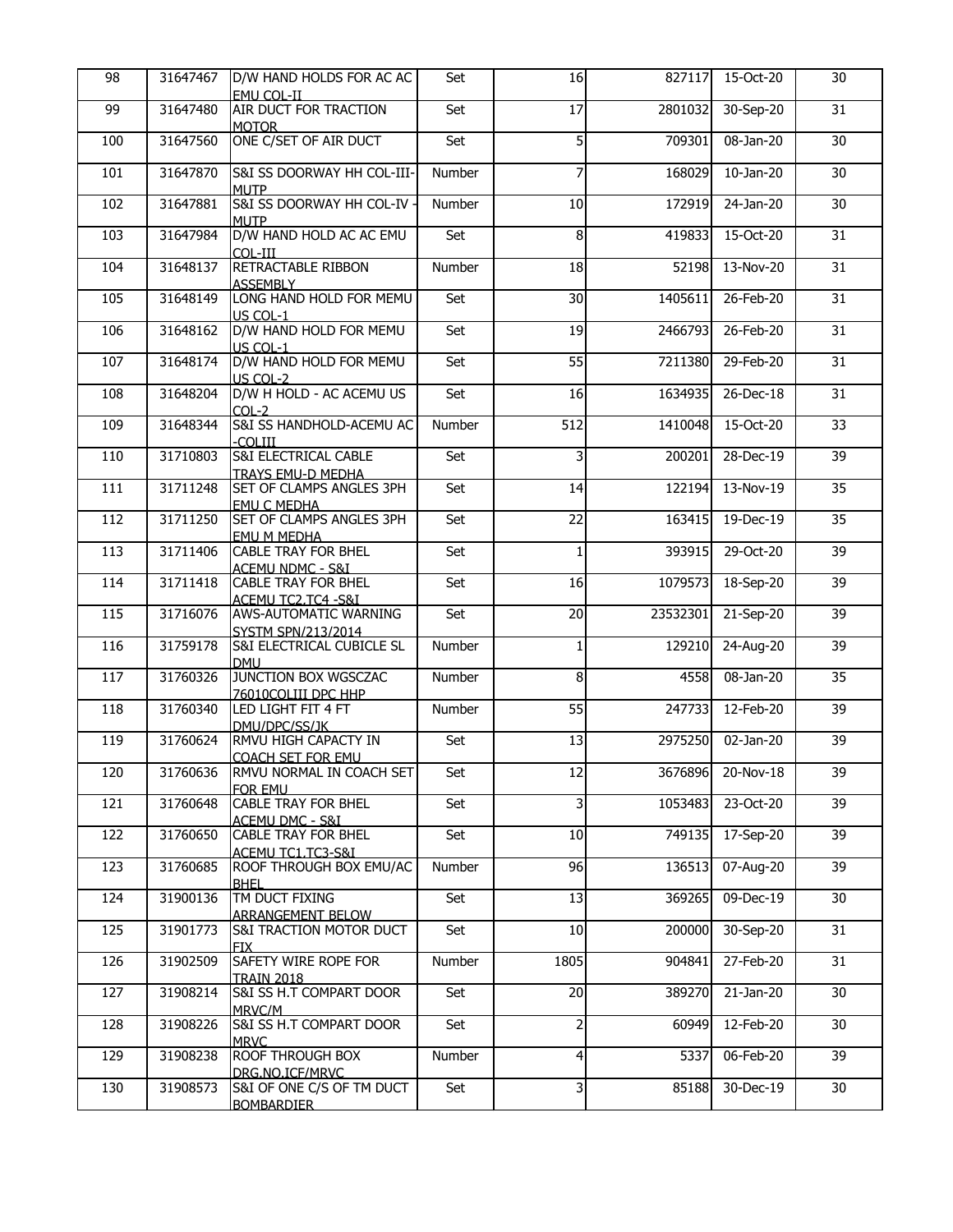| 131 | 31981744 | SUPPLY OF NOTICE FOR                                  | Number       | 397            | 3176     | 25-Jul-20               | 31 |
|-----|----------|-------------------------------------------------------|--------------|----------------|----------|-------------------------|----|
|     |          | <b>ALARM RESETTING</b>                                |              |                |          |                         |    |
| 132 | 33511391 | DISC BRAKE EQUIPMENT FOR<br><b>LSLRDUS</b>            | Set          | $\overline{2}$ | 6095095  | 05-Aug-20               | 31 |
| 133 | 33512875 | LHB BOGIE BRAKE WITH                                  | Set          | 3              | 2280000  | 31-Jul-20               | 31 |
|     |          | <b>HAND BRAKE</b>                                     |              |                |          |                         |    |
| 134 | 33512899 | SS TUBE & FITT ICF/SK-10-2-                           | Set          | $\overline{2}$ | 507321   | 11-Sep-20               | 31 |
| 135 | 33517990 | 649<br><b>BOGIE BRAKE EQPT LHB</b>                    | Set          |                | 610000   | 31-Jul-20               | 31 |
|     |          | <b>POWER CAR</b>                                      |              |                |          |                         |    |
| 136 | 33535371 | <b>UNF RUBBER PACKING</b>                             | Number       | 1870           | 254836   | 27-Nov-20               | 38 |
|     |          | 3X20X8000MM LHB                                       |              |                |          |                         |    |
| 137 | 33535449 | S, I & C MODIFIC IN LHB                               | Set          | 7              | 177030   | 14-Feb-20               | 39 |
| 138 | 33539169 | <b>NONAC</b><br>LAYOUT NOTICE(NON                     | Set          | 12             | 46800    | 01-Sep-20               | 31 |
|     |          | <b>BRAILE)LWFCZAC</b>                                 |              |                |          |                         |    |
| 139 | 33540391 | BODYSIDE WINDOW FOR                                   | Number       | 112            | 1050201  | 06-Dec-19               | 31 |
|     |          | LWSCZAC COAC                                          |              |                |          |                         |    |
| 140 | 33546848 | <b>S&amp;I OF CONTINUOUS</b><br><b>WINDOWIN LACCW</b> | Set          | 5              | 1554567  | 19-May-20               | 30 |
| 141 | 33547208 | FRP COVER-BERTH PILLAR                                | Pair         | 4376           | 582537   | 13-Nov-20               | 30 |
|     |          | LONG SIDE                                             |              |                |          |                         |    |
| 142 | 33549977 | <b>EMERGENCY WINDOW FOR</b>                           | Number       | 56             | 526400   | 06-Dec-19               | 31 |
| 143 | 33550300 | <b>LWSCZAC</b><br>WATER TANK ASSLY (LH) 390           | Number       | 14             | 349531   | 17-Aug-20               | 30 |
|     |          | <b>LITRES</b>                                         |              |                |          |                         |    |
| 144 | 33554663 | WATER TANK ASSEMBLY (RH)                              | Number       | 17             | 419857   | 17-Aug-20               | 30 |
|     |          |                                                       |              |                |          |                         |    |
| 145 | 33556623 | COMP PANTRY EQP                                       | Set          | 6              | 2018382  | 30-Jul-20               | 34 |
| 146 | 33556910 | RCF/SPEC/LHB-EOG<br>CAGE CLAMP TERM STRIP FIX         | Number       | 15             | 1260     | 03-Oct-20               | 35 |
|     |          | <b>FLANG</b>                                          |              |                |          |                         |    |
| 147 | 33560031 | Glass unit for fixed window-                          | Number       | 145            | 209380   | 20-Mar-20               | 30 |
|     |          | LHB                                                   |              |                |          |                         |    |
| 148 | 33561849 | FRP WINDOW COVER RCF<br><b>DRG.LR54101</b>            | Number       | 67             | 78780    | 01-Sep-20               | 30 |
| 149 | 33571065 | <b>SET OF JUNCTION BOXES</b>                          | Set          | 103            | 605574   | $11$ -Jan-20            | 35 |
|     |          |                                                       |              |                |          |                         |    |
| 150 | 33580522 | <b>BATTERY FUSE BOX</b>                               | Number       | 23             | 229970   | 18-Feb-20               | 35 |
| 151 | 33590837 | NEGATIVE TO LW71002<br><b>50MM THICK FIBRE GLASS</b>  | Square       | 1963.2         | 592428   |                         | 34 |
|     |          | <b>WOOL</b>                                           | <b>Metre</b> |                |          |                         |    |
| 152 | 33594818 | ROLLER BLIND ASSY FOR                                 | Set          | 140            | 516864   | $\overline{2}$ 4-Jul-20 | 34 |
|     |          | <b>LWLRRM</b>                                         |              |                |          |                         |    |
| 153 | 33597686 | UNF FRAME FR ADDTL EBC IN<br><b>SBC</b>               | Number       | 256            | 182436   | 07-Jan-20               | 31 |
| 154 | 33600703 | SPECIAL BOLT FOR LSCN                                 | Number       | 10             | 1040     | 07-May-20               | 32 |
|     |          | <b>SEAT</b>                                           |              |                |          |                         |    |
| 155 | 33609949 | FRP COVER FOR BERTH                                   | Number       | 29455          | 2724303  | 13-Nov-20               | 30 |
| 156 | 33610964 | PILLAR<br><b>STOPPER FOR ROOF WATER</b>               | Number       | 420            | 219078   | 21-Nov-20               | 30 |
|     |          | <b>TANK LHB</b>                                       |              |                |          |                         |    |
| 157 | 33612535 | S, I&COMM OF VACUUM                                   | Set          | 9              | 2618594  | 30-Dec-19               | 34 |
|     |          | <b>EVACUAT</b>                                        |              |                |          |                         |    |
| 158 | 33626340 | <b>FRP DROP DOWN MOD</b><br>TOILET/LWFCZAC            | Set          | 1              | 472220   | 17-Nov-20               | 30 |
| 159 | 33626832 | S & I OF BEADING WITH VHB                             | Metre        | 25308          | 2355384  | 18-Sep-20               | 38 |
|     |          | <b>TAPE</b>                                           |              |                |          |                         |    |
| 160 | 33644858 | SWITCH BOARD CABINET                                  | Set          | 36             | 10693843 | 14-Aug-20               | 35 |
| 161 | 33644937 | <b>LSLRD</b><br>SIDE WALL BLIND MOUNTING-             | Set          | 13             | 595673   | 17-Nov-20               | 30 |
|     |          | LWFCZAC                                               |              |                |          |                         |    |
| 162 | 33646090 | <b>ARRGT. OF TABLE MOUNTING-</b>                      | Set          | 33             | 476157   | 01-Sep-20               | 31 |
|     |          | <b>LWFCZAC</b>                                        |              |                |          |                         |    |
| 163 | 33647768 | LAYOUT OF                                             | Set          | 21             | 204152   | 01-Sep-20               | 31 |
|     |          | NOTICES(BRAILE)LWFCZAC                                |              |                |          |                         |    |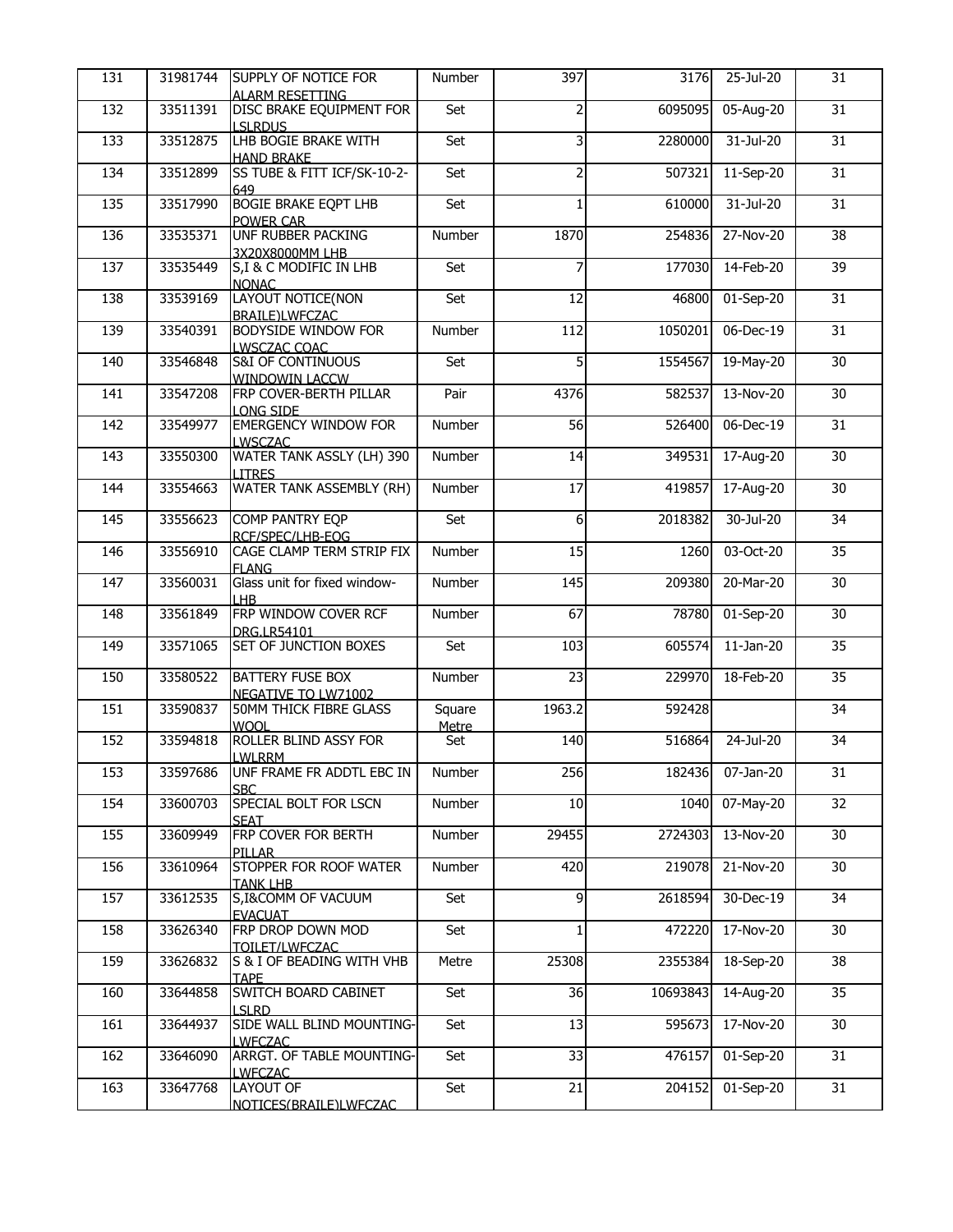| <b>BRACKET LSLRD</b><br>33681089<br>165<br><b>SET OF THREADED PIPES</b><br>Number<br>1551<br>28-Aug-20<br>449629<br>33690169<br>SHIM TO DRG.3<br>497<br>18-Feb-20<br>166<br>Number<br>78834<br>10113.0.76.095.075<br>167<br>33690390<br>212<br>09-Mar-20<br><b>BRACKET COMPLETE 3</b><br>Number<br>107732<br>10113.0.76.095.076<br>33717357<br>168<br><b>FLANGED END FTG ELBW</b><br>134<br>21-Sep-20<br>Number<br>59886<br>NW70-LWLRRM<br>55<br>33719871<br>CABLE DUCT U/F & PIPE<br>Set<br>07-Aug-20<br>169<br>3562969<br><b>MOUNTING LSLRD</b><br>170<br>33769217<br><b>SET OF SW PLATE ASSLY</b><br>26<br>28-Jul-20<br>Set<br>98800<br><b>LSLRD</b><br>171<br>33830060<br><b>FLEET GRAPHIC FILM</b><br>9<br>Set<br>1146909<br>21-Feb-20<br><b>LWFCZAC</b><br>S&I OF FRP MOD TOI-<br>172<br>33982790<br>Set<br>6<br>2898000<br>25-Sep-19<br><b>LWFCWAC</b><br>173<br>33982855<br><b>S&amp;I FRPPANEL SIDEWALL</b><br>Set<br>259300<br>17-Sep-20<br>PANEL-LWFCWAC<br>174<br>33996544<br><b>SET OF CEILING SHT ASSY</b><br>Set<br>31-Jul-19<br>16<br>3751755<br>FOR AC2T<br>CABLE 10 SQ MM WHITE 750V<br>175<br>40090061<br>Metre<br>3003<br>348692<br>15-May-20<br>176<br>40090097<br>CABLE 16 SQ MM BLACK 750V<br>20-Jun-19<br>Metre<br>2200<br>345252<br>CABLE 25 SQ MM CHOCOLATE<br>177<br>40090139<br>Metre<br>8140<br>1970372<br>11-Feb-20<br><b>1.8KV</b><br>CABLE 25 SQ MM BLUE 750V<br>178<br>40090164<br>Metre<br>13019<br>3119213<br>02-Dec-20<br>179<br>40090292<br>CABLE 10 SQ MM CHOCOLATE<br>12-Feb-20<br>Metre<br>500<br>58063<br>750V<br>CABLE 50 SQ MM WHITE 750V<br>40090310<br>Metre<br>180<br>695<br>342439<br>07-Mar-20<br>40090486<br>CABLE 6 SQ MM BLACK 750V<br>3122.5<br>01-Feb-20<br>181<br>Metre<br>209827<br>182<br>40090516<br>CABLE 6 SQ MM RED 750V<br>14440<br>01-Feb-20<br>Metre<br>980104<br>40090565<br>183<br>CABLE 2.5 SQ MM<br>Metre<br>409<br>10767<br>24-Dec-19<br>CHOCOLATE 750V<br>41095819<br>Number<br>460<br>17-Nov-20<br>184<br><b>UNSINTERED PTFE W-19 T-</b><br>16553<br>0.075 L-12MTR<br>42319328<br><b>SPOUT TYPE CIRCULAR BOX 4</b><br>Number<br>6393<br>10-Mar-20<br>185<br>79912<br>WAY DIA 25 |    |
|-------------------------------------------------------------------------------------------------------------------------------------------------------------------------------------------------------------------------------------------------------------------------------------------------------------------------------------------------------------------------------------------------------------------------------------------------------------------------------------------------------------------------------------------------------------------------------------------------------------------------------------------------------------------------------------------------------------------------------------------------------------------------------------------------------------------------------------------------------------------------------------------------------------------------------------------------------------------------------------------------------------------------------------------------------------------------------------------------------------------------------------------------------------------------------------------------------------------------------------------------------------------------------------------------------------------------------------------------------------------------------------------------------------------------------------------------------------------------------------------------------------------------------------------------------------------------------------------------------------------------------------------------------------------------------------------------------------------------------------------------------------------------------------------------------------------------------------------------------------------------------------------------------------------------------------------------------------------------------------------------------------------------------------------------------------------------------------------------------------------------------------------------------|----|
|                                                                                                                                                                                                                                                                                                                                                                                                                                                                                                                                                                                                                                                                                                                                                                                                                                                                                                                                                                                                                                                                                                                                                                                                                                                                                                                                                                                                                                                                                                                                                                                                                                                                                                                                                                                                                                                                                                                                                                                                                                                                                                                                                       |    |
|                                                                                                                                                                                                                                                                                                                                                                                                                                                                                                                                                                                                                                                                                                                                                                                                                                                                                                                                                                                                                                                                                                                                                                                                                                                                                                                                                                                                                                                                                                                                                                                                                                                                                                                                                                                                                                                                                                                                                                                                                                                                                                                                                       | 31 |
|                                                                                                                                                                                                                                                                                                                                                                                                                                                                                                                                                                                                                                                                                                                                                                                                                                                                                                                                                                                                                                                                                                                                                                                                                                                                                                                                                                                                                                                                                                                                                                                                                                                                                                                                                                                                                                                                                                                                                                                                                                                                                                                                                       | 35 |
|                                                                                                                                                                                                                                                                                                                                                                                                                                                                                                                                                                                                                                                                                                                                                                                                                                                                                                                                                                                                                                                                                                                                                                                                                                                                                                                                                                                                                                                                                                                                                                                                                                                                                                                                                                                                                                                                                                                                                                                                                                                                                                                                                       |    |
|                                                                                                                                                                                                                                                                                                                                                                                                                                                                                                                                                                                                                                                                                                                                                                                                                                                                                                                                                                                                                                                                                                                                                                                                                                                                                                                                                                                                                                                                                                                                                                                                                                                                                                                                                                                                                                                                                                                                                                                                                                                                                                                                                       | 35 |
|                                                                                                                                                                                                                                                                                                                                                                                                                                                                                                                                                                                                                                                                                                                                                                                                                                                                                                                                                                                                                                                                                                                                                                                                                                                                                                                                                                                                                                                                                                                                                                                                                                                                                                                                                                                                                                                                                                                                                                                                                                                                                                                                                       | 35 |
|                                                                                                                                                                                                                                                                                                                                                                                                                                                                                                                                                                                                                                                                                                                                                                                                                                                                                                                                                                                                                                                                                                                                                                                                                                                                                                                                                                                                                                                                                                                                                                                                                                                                                                                                                                                                                                                                                                                                                                                                                                                                                                                                                       |    |
|                                                                                                                                                                                                                                                                                                                                                                                                                                                                                                                                                                                                                                                                                                                                                                                                                                                                                                                                                                                                                                                                                                                                                                                                                                                                                                                                                                                                                                                                                                                                                                                                                                                                                                                                                                                                                                                                                                                                                                                                                                                                                                                                                       | 39 |
|                                                                                                                                                                                                                                                                                                                                                                                                                                                                                                                                                                                                                                                                                                                                                                                                                                                                                                                                                                                                                                                                                                                                                                                                                                                                                                                                                                                                                                                                                                                                                                                                                                                                                                                                                                                                                                                                                                                                                                                                                                                                                                                                                       |    |
|                                                                                                                                                                                                                                                                                                                                                                                                                                                                                                                                                                                                                                                                                                                                                                                                                                                                                                                                                                                                                                                                                                                                                                                                                                                                                                                                                                                                                                                                                                                                                                                                                                                                                                                                                                                                                                                                                                                                                                                                                                                                                                                                                       | 39 |
|                                                                                                                                                                                                                                                                                                                                                                                                                                                                                                                                                                                                                                                                                                                                                                                                                                                                                                                                                                                                                                                                                                                                                                                                                                                                                                                                                                                                                                                                                                                                                                                                                                                                                                                                                                                                                                                                                                                                                                                                                                                                                                                                                       | 38 |
|                                                                                                                                                                                                                                                                                                                                                                                                                                                                                                                                                                                                                                                                                                                                                                                                                                                                                                                                                                                                                                                                                                                                                                                                                                                                                                                                                                                                                                                                                                                                                                                                                                                                                                                                                                                                                                                                                                                                                                                                                                                                                                                                                       |    |
|                                                                                                                                                                                                                                                                                                                                                                                                                                                                                                                                                                                                                                                                                                                                                                                                                                                                                                                                                                                                                                                                                                                                                                                                                                                                                                                                                                                                                                                                                                                                                                                                                                                                                                                                                                                                                                                                                                                                                                                                                                                                                                                                                       | 33 |
|                                                                                                                                                                                                                                                                                                                                                                                                                                                                                                                                                                                                                                                                                                                                                                                                                                                                                                                                                                                                                                                                                                                                                                                                                                                                                                                                                                                                                                                                                                                                                                                                                                                                                                                                                                                                                                                                                                                                                                                                                                                                                                                                                       |    |
|                                                                                                                                                                                                                                                                                                                                                                                                                                                                                                                                                                                                                                                                                                                                                                                                                                                                                                                                                                                                                                                                                                                                                                                                                                                                                                                                                                                                                                                                                                                                                                                                                                                                                                                                                                                                                                                                                                                                                                                                                                                                                                                                                       | 33 |
|                                                                                                                                                                                                                                                                                                                                                                                                                                                                                                                                                                                                                                                                                                                                                                                                                                                                                                                                                                                                                                                                                                                                                                                                                                                                                                                                                                                                                                                                                                                                                                                                                                                                                                                                                                                                                                                                                                                                                                                                                                                                                                                                                       | 30 |
|                                                                                                                                                                                                                                                                                                                                                                                                                                                                                                                                                                                                                                                                                                                                                                                                                                                                                                                                                                                                                                                                                                                                                                                                                                                                                                                                                                                                                                                                                                                                                                                                                                                                                                                                                                                                                                                                                                                                                                                                                                                                                                                                                       |    |
|                                                                                                                                                                                                                                                                                                                                                                                                                                                                                                                                                                                                                                                                                                                                                                                                                                                                                                                                                                                                                                                                                                                                                                                                                                                                                                                                                                                                                                                                                                                                                                                                                                                                                                                                                                                                                                                                                                                                                                                                                                                                                                                                                       | 39 |
|                                                                                                                                                                                                                                                                                                                                                                                                                                                                                                                                                                                                                                                                                                                                                                                                                                                                                                                                                                                                                                                                                                                                                                                                                                                                                                                                                                                                                                                                                                                                                                                                                                                                                                                                                                                                                                                                                                                                                                                                                                                                                                                                                       | 39 |
|                                                                                                                                                                                                                                                                                                                                                                                                                                                                                                                                                                                                                                                                                                                                                                                                                                                                                                                                                                                                                                                                                                                                                                                                                                                                                                                                                                                                                                                                                                                                                                                                                                                                                                                                                                                                                                                                                                                                                                                                                                                                                                                                                       |    |
|                                                                                                                                                                                                                                                                                                                                                                                                                                                                                                                                                                                                                                                                                                                                                                                                                                                                                                                                                                                                                                                                                                                                                                                                                                                                                                                                                                                                                                                                                                                                                                                                                                                                                                                                                                                                                                                                                                                                                                                                                                                                                                                                                       | 39 |
|                                                                                                                                                                                                                                                                                                                                                                                                                                                                                                                                                                                                                                                                                                                                                                                                                                                                                                                                                                                                                                                                                                                                                                                                                                                                                                                                                                                                                                                                                                                                                                                                                                                                                                                                                                                                                                                                                                                                                                                                                                                                                                                                                       |    |
|                                                                                                                                                                                                                                                                                                                                                                                                                                                                                                                                                                                                                                                                                                                                                                                                                                                                                                                                                                                                                                                                                                                                                                                                                                                                                                                                                                                                                                                                                                                                                                                                                                                                                                                                                                                                                                                                                                                                                                                                                                                                                                                                                       | 39 |
|                                                                                                                                                                                                                                                                                                                                                                                                                                                                                                                                                                                                                                                                                                                                                                                                                                                                                                                                                                                                                                                                                                                                                                                                                                                                                                                                                                                                                                                                                                                                                                                                                                                                                                                                                                                                                                                                                                                                                                                                                                                                                                                                                       | 39 |
|                                                                                                                                                                                                                                                                                                                                                                                                                                                                                                                                                                                                                                                                                                                                                                                                                                                                                                                                                                                                                                                                                                                                                                                                                                                                                                                                                                                                                                                                                                                                                                                                                                                                                                                                                                                                                                                                                                                                                                                                                                                                                                                                                       |    |
|                                                                                                                                                                                                                                                                                                                                                                                                                                                                                                                                                                                                                                                                                                                                                                                                                                                                                                                                                                                                                                                                                                                                                                                                                                                                                                                                                                                                                                                                                                                                                                                                                                                                                                                                                                                                                                                                                                                                                                                                                                                                                                                                                       | 39 |
|                                                                                                                                                                                                                                                                                                                                                                                                                                                                                                                                                                                                                                                                                                                                                                                                                                                                                                                                                                                                                                                                                                                                                                                                                                                                                                                                                                                                                                                                                                                                                                                                                                                                                                                                                                                                                                                                                                                                                                                                                                                                                                                                                       | 39 |
|                                                                                                                                                                                                                                                                                                                                                                                                                                                                                                                                                                                                                                                                                                                                                                                                                                                                                                                                                                                                                                                                                                                                                                                                                                                                                                                                                                                                                                                                                                                                                                                                                                                                                                                                                                                                                                                                                                                                                                                                                                                                                                                                                       |    |
|                                                                                                                                                                                                                                                                                                                                                                                                                                                                                                                                                                                                                                                                                                                                                                                                                                                                                                                                                                                                                                                                                                                                                                                                                                                                                                                                                                                                                                                                                                                                                                                                                                                                                                                                                                                                                                                                                                                                                                                                                                                                                                                                                       | 39 |
|                                                                                                                                                                                                                                                                                                                                                                                                                                                                                                                                                                                                                                                                                                                                                                                                                                                                                                                                                                                                                                                                                                                                                                                                                                                                                                                                                                                                                                                                                                                                                                                                                                                                                                                                                                                                                                                                                                                                                                                                                                                                                                                                                       |    |
|                                                                                                                                                                                                                                                                                                                                                                                                                                                                                                                                                                                                                                                                                                                                                                                                                                                                                                                                                                                                                                                                                                                                                                                                                                                                                                                                                                                                                                                                                                                                                                                                                                                                                                                                                                                                                                                                                                                                                                                                                                                                                                                                                       | 39 |
|                                                                                                                                                                                                                                                                                                                                                                                                                                                                                                                                                                                                                                                                                                                                                                                                                                                                                                                                                                                                                                                                                                                                                                                                                                                                                                                                                                                                                                                                                                                                                                                                                                                                                                                                                                                                                                                                                                                                                                                                                                                                                                                                                       | 35 |
|                                                                                                                                                                                                                                                                                                                                                                                                                                                                                                                                                                                                                                                                                                                                                                                                                                                                                                                                                                                                                                                                                                                                                                                                                                                                                                                                                                                                                                                                                                                                                                                                                                                                                                                                                                                                                                                                                                                                                                                                                                                                                                                                                       |    |
|                                                                                                                                                                                                                                                                                                                                                                                                                                                                                                                                                                                                                                                                                                                                                                                                                                                                                                                                                                                                                                                                                                                                                                                                                                                                                                                                                                                                                                                                                                                                                                                                                                                                                                                                                                                                                                                                                                                                                                                                                                                                                                                                                       | 35 |
| 42409111<br>3304<br>18-Feb-20<br>186<br>U CRIMPING SOCKET W10/50<br>Number<br>79962                                                                                                                                                                                                                                                                                                                                                                                                                                                                                                                                                                                                                                                                                                                                                                                                                                                                                                                                                                                                                                                                                                                                                                                                                                                                                                                                                                                                                                                                                                                                                                                                                                                                                                                                                                                                                                                                                                                                                                                                                                                                   | 39 |
| <b>ICF/SK 72166</b>                                                                                                                                                                                                                                                                                                                                                                                                                                                                                                                                                                                                                                                                                                                                                                                                                                                                                                                                                                                                                                                                                                                                                                                                                                                                                                                                                                                                                                                                                                                                                                                                                                                                                                                                                                                                                                                                                                                                                                                                                                                                                                                                   |    |
| 42409172<br>Number<br>19119<br>20-Feb-20<br>187<br>UNF CRIMPING SOCKET<br>48758                                                                                                                                                                                                                                                                                                                                                                                                                                                                                                                                                                                                                                                                                                                                                                                                                                                                                                                                                                                                                                                                                                                                                                                                                                                                                                                                                                                                                                                                                                                                                                                                                                                                                                                                                                                                                                                                                                                                                                                                                                                                       | 39 |
| DRG.NO.ICF/SK-7-                                                                                                                                                                                                                                                                                                                                                                                                                                                                                                                                                                                                                                                                                                                                                                                                                                                                                                                                                                                                                                                                                                                                                                                                                                                                                                                                                                                                                                                                                                                                                                                                                                                                                                                                                                                                                                                                                                                                                                                                                                                                                                                                      |    |
| 188<br>42410216<br>Number<br>29045<br>284109<br>20-Jan-20<br>S/L CRIMPING SOCKET                                                                                                                                                                                                                                                                                                                                                                                                                                                                                                                                                                                                                                                                                                                                                                                                                                                                                                                                                                                                                                                                                                                                                                                                                                                                                                                                                                                                                                                                                                                                                                                                                                                                                                                                                                                                                                                                                                                                                                                                                                                                      | 39 |
| D10/32 ICF/SK 72166<br>45138813<br>189<br>Set<br>11<br>18-Sep-19<br>12224<br>MODULAR SWITCH SET FOR                                                                                                                                                                                                                                                                                                                                                                                                                                                                                                                                                                                                                                                                                                                                                                                                                                                                                                                                                                                                                                                                                                                                                                                                                                                                                                                                                                                                                                                                                                                                                                                                                                                                                                                                                                                                                                                                                                                                                                                                                                                   | 35 |
| <b>DEMU TCV</b>                                                                                                                                                                                                                                                                                                                                                                                                                                                                                                                                                                                                                                                                                                                                                                                                                                                                                                                                                                                                                                                                                                                                                                                                                                                                                                                                                                                                                                                                                                                                                                                                                                                                                                                                                                                                                                                                                                                                                                                                                                                                                                                                       |    |
| 20<br>190<br>45141563<br>UNF MCB TRIPLE POLE 10KA<br>30-Jan-20<br>Number<br>10852                                                                                                                                                                                                                                                                                                                                                                                                                                                                                                                                                                                                                                                                                                                                                                                                                                                                                                                                                                                                                                                                                                                                                                                                                                                                                                                                                                                                                                                                                                                                                                                                                                                                                                                                                                                                                                                                                                                                                                                                                                                                     | 35 |
| 45150679<br>24<br>191<br>UNF LED BASED NIGHT LIGHT<br>Number<br>20134<br>28-Sep-20                                                                                                                                                                                                                                                                                                                                                                                                                                                                                                                                                                                                                                                                                                                                                                                                                                                                                                                                                                                                                                                                                                                                                                                                                                                                                                                                                                                                                                                                                                                                                                                                                                                                                                                                                                                                                                                                                                                                                                                                                                                                    | 35 |
| W/O BERT IND I                                                                                                                                                                                                                                                                                                                                                                                                                                                                                                                                                                                                                                                                                                                                                                                                                                                                                                                                                                                                                                                                                                                                                                                                                                                                                                                                                                                                                                                                                                                                                                                                                                                                                                                                                                                                                                                                                                                                                                                                                                                                                                                                        |    |
| 45158990<br>Number<br>309<br>466445<br>06-Feb-20<br>192<br>FLASHER UNIT ASSEMBLY TO                                                                                                                                                                                                                                                                                                                                                                                                                                                                                                                                                                                                                                                                                                                                                                                                                                                                                                                                                                                                                                                                                                                                                                                                                                                                                                                                                                                                                                                                                                                                                                                                                                                                                                                                                                                                                                                                                                                                                                                                                                                                   | 35 |
| COL.II                                                                                                                                                                                                                                                                                                                                                                                                                                                                                                                                                                                                                                                                                                                                                                                                                                                                                                                                                                                                                                                                                                                                                                                                                                                                                                                                                                                                                                                                                                                                                                                                                                                                                                                                                                                                                                                                                                                                                                                                                                                                                                                                                |    |
| 45213010<br>193<br>ONE SET OF MODULAR<br>Set<br>44<br>47042                                                                                                                                                                                                                                                                                                                                                                                                                                                                                                                                                                                                                                                                                                                                                                                                                                                                                                                                                                                                                                                                                                                                                                                                                                                                                                                                                                                                                                                                                                                                                                                                                                                                                                                                                                                                                                                                                                                                                                                                                                                                                           | 35 |
| SWITCHES CONSISTING<br>$\overline{2}$<br>45978372<br>194<br>Number<br>106445<br>18-Jan-20<br><b>BENCH DRILLING MACHINE</b>                                                                                                                                                                                                                                                                                                                                                                                                                                                                                                                                                                                                                                                                                                                                                                                                                                                                                                                                                                                                                                                                                                                                                                                                                                                                                                                                                                                                                                                                                                                                                                                                                                                                                                                                                                                                                                                                                                                                                                                                                            | 39 |
| FOR DETC                                                                                                                                                                                                                                                                                                                                                                                                                                                                                                                                                                                                                                                                                                                                                                                                                                                                                                                                                                                                                                                                                                                                                                                                                                                                                                                                                                                                                                                                                                                                                                                                                                                                                                                                                                                                                                                                                                                                                                                                                                                                                                                                              |    |
| 195<br>62103064<br>SOCKET REDUCING 1 1/2X1<br>Number<br>486<br>15067<br>19-Sep-20                                                                                                                                                                                                                                                                                                                                                                                                                                                                                                                                                                                                                                                                                                                                                                                                                                                                                                                                                                                                                                                                                                                                                                                                                                                                                                                                                                                                                                                                                                                                                                                                                                                                                                                                                                                                                                                                                                                                                                                                                                                                     | 38 |
| <b>GALVD</b><br>196<br>62132933<br>BACK NUT HEX 15MM G<br>27731<br>Number<br>4189<br>08-Sep-20                                                                                                                                                                                                                                                                                                                                                                                                                                                                                                                                                                                                                                                                                                                                                                                                                                                                                                                                                                                                                                                                                                                                                                                                                                                                                                                                                                                                                                                                                                                                                                                                                                                                                                                                                                                                                                                                                                                                                                                                                                                        | 38 |
| <b>IS1239/PTII</b>                                                                                                                                                                                                                                                                                                                                                                                                                                                                                                                                                                                                                                                                                                                                                                                                                                                                                                                                                                                                                                                                                                                                                                                                                                                                                                                                                                                                                                                                                                                                                                                                                                                                                                                                                                                                                                                                                                                                                                                                                                                                                                                                    |    |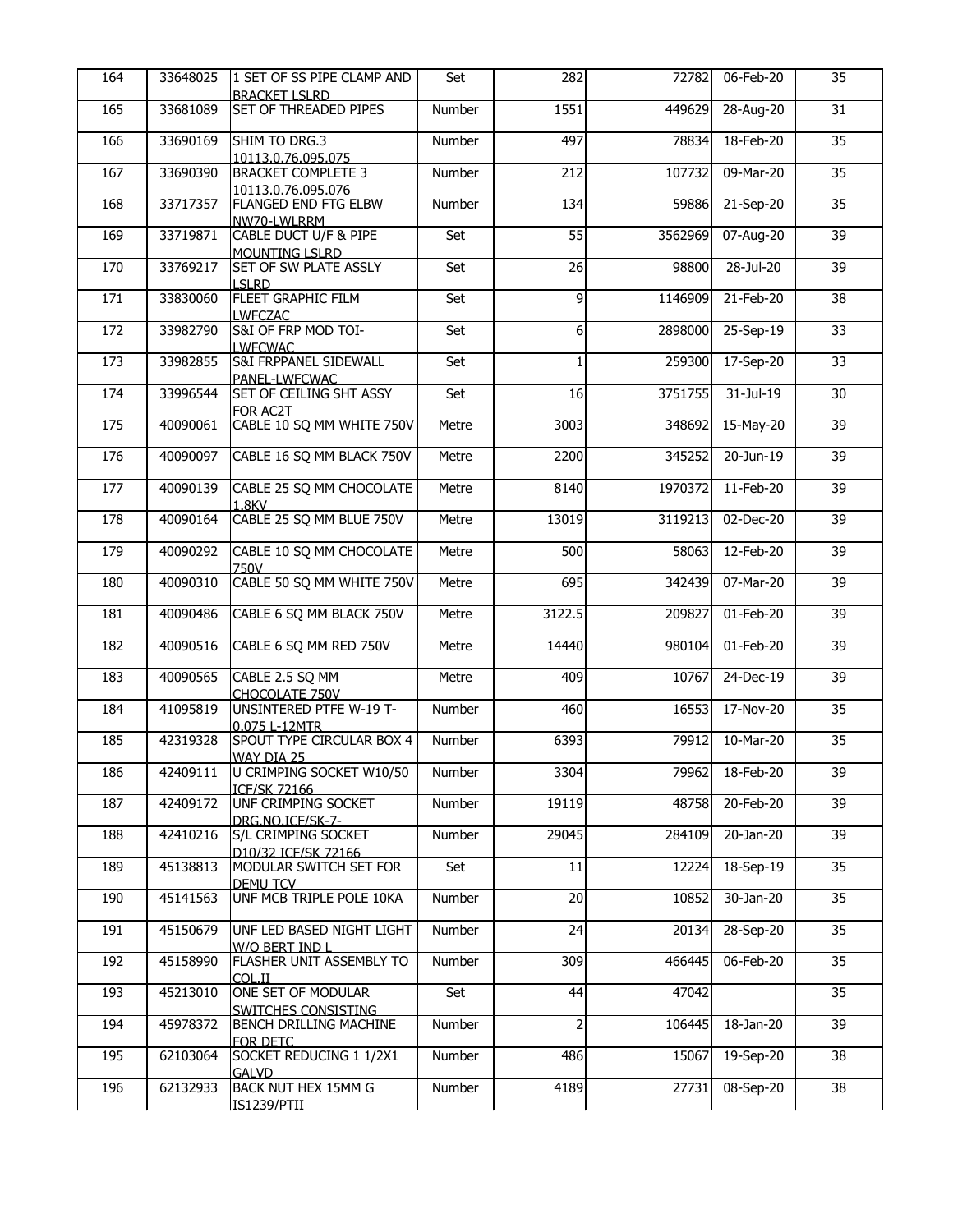| 197 | 62132957 | BACK NUT HEX. 25 MM                                                    | Number    | 1256           | 18777  | 14-May-20               | 38 |
|-----|----------|------------------------------------------------------------------------|-----------|----------------|--------|-------------------------|----|
| 198 | 62132970 | IS.1239 P II<br>BACK NUT HEX 40MM G IS                                 | Number    | 4653           | 110686 | 14-May-20               | 38 |
| 199 | 62331346 | 1239/69 P<br>TUBE MS HFS 10 MM HEAVY                                   | Metre     | 442.49         | 54349  | 06-Nov-20               | 38 |
| 200 | 70137109 | IS 1239/<br><b>DISC CENTRE DEPRESED</b>                                | Number    | 566            | 38754  | 26-Aug-20               | 38 |
| 201 | 71010282 | 180X7X22.23<br><b>BRUSHES LETTERING</b>                                | Number    | 1540           | 69262  | 06-Dec-19               | 38 |
| 202 | 72010824 | NATURAL BRIS SIZE.12<br>UNF TUNGSTEN CORBIDE<br><b>TIPPED CIRCULAR</b> | Number    | -1             | 3691   | 10-Oct-20               | 38 |
| 203 | 72020702 | HOLE SAW CUTTER DIA 52MM                                               | Number    | 329            | 535619 | 07-Nov-20               | 38 |
| 204 | 73031835 | UNF HEX.HD.BOLT OF SIZE<br>M6X12MM TO                                  | Number    | 7160           | 8129   | 03-Feb-20               | 32 |
| 205 | 73033704 | HEX HEAD BOLT M-10X65-4.6                                              | Kilograms | 5              | 402    | 27-Dec-17               | 32 |
| 206 | 73043436 | HEX HD BOLT M 14 X 60 -10.9                                            | Number    | 5216           | 81839  | 02-Mar-20               | 32 |
| 207 | 73043448 | HEX HD BOLT M 14 X 80 -<br>10.9                                        | Number    | 3611           | 65359  | 02-Mar-20               | 32 |
| 208 | 73164100 | SS WING NUT M6 TO IS:2636-                                             | Number    | 1278           | 9713   | 03-Feb-20               | 32 |
| 209 | 73321552 | PINS SPLT COTTER MS<br>3.2X40MM G I                                    | Number    | 862            | 237    | 07-Jul-20               | 32 |
| 210 | 73512072 | UNF HEX HD SCREW M16X40<br>8.8 ZINC                                    | Kilograms | 5              | 672    | 14-Jun-19               | 32 |
| 211 | 73520068 | <b>SCREW CHEESE HD AM3X12</b>                                          | Kilograms | 20.4           | 3876   | 22-Sep-20               | 32 |
| 212 | 73520184 | SCREW CHEESE HD AM4X12 G<br>IS 1366                                    | Kilograms | 130.914        | 12380  | 17-Jan-20               | 32 |
| 213 | 73522685 | CHEESE HEAD SCREWS AM5<br>X50 GALVD                                    | Kilograms | 599.102        | 49696  | 23-Jan-20               | 32 |
| 214 | 73523008 | SCREWS CHEESE HD AM8X30<br>G IS 136                                    | Kilograms | $\overline{2}$ | 380    | 04-Aug-18               | 32 |
| 215 | 73530426 | <b>SCREW CSK FLAT HD M5X16</b><br>IMM IS:1365                          | Kilograms | 229.063        | 30197  | 27-Feb-20               | 32 |
| 216 | 73564102 | UNF SS HEX SOCKET HD<br><b>SCREW M8X16</b>                             | Number    | 1780           | 8231   | 23-Oct-19               | 32 |
| 217 | 73573401 | UNF SS SLOTTED PAN HD TAP<br>SCREW 4.8X13C                             | Number    | 16836          | 17147  | 16-May-20               | 32 |
| 218 | 73573449 | UNF S.S RAISED<br><b>CSK.HD.SCREW SIZE</b>                             | Number    | 241938         | 311322 | 10-Aug-20               | 32 |
| 219 | 73574820 | <b>SCREW CSK HD ST 4.2X20-F</b><br><b>ZINC PT</b>                      | Number    | 58735          | 12866  | $\overline{18}$ -May-20 | 32 |
| 220 | 73576189 | UNF SLOTTED PAN HEAD<br><b>TAPPING SCREW T</b>                         | Number    | 2300           | 4600   | 03-Jan-18               | 32 |
| 221 | 73578459 | CSK HEAD SCREW 4.2X25 C<br><b>BRIT ZINC PLATED</b>                     | Number    | 169032         | 45307  | 08-Sep-20               | 32 |
| 222 | 73579038 | SCREW RSD HD ST 4.2X13-F<br><b>ZINC PT</b>                             | Number    | 23552          | 16486  | 08-Sep-20               | 32 |